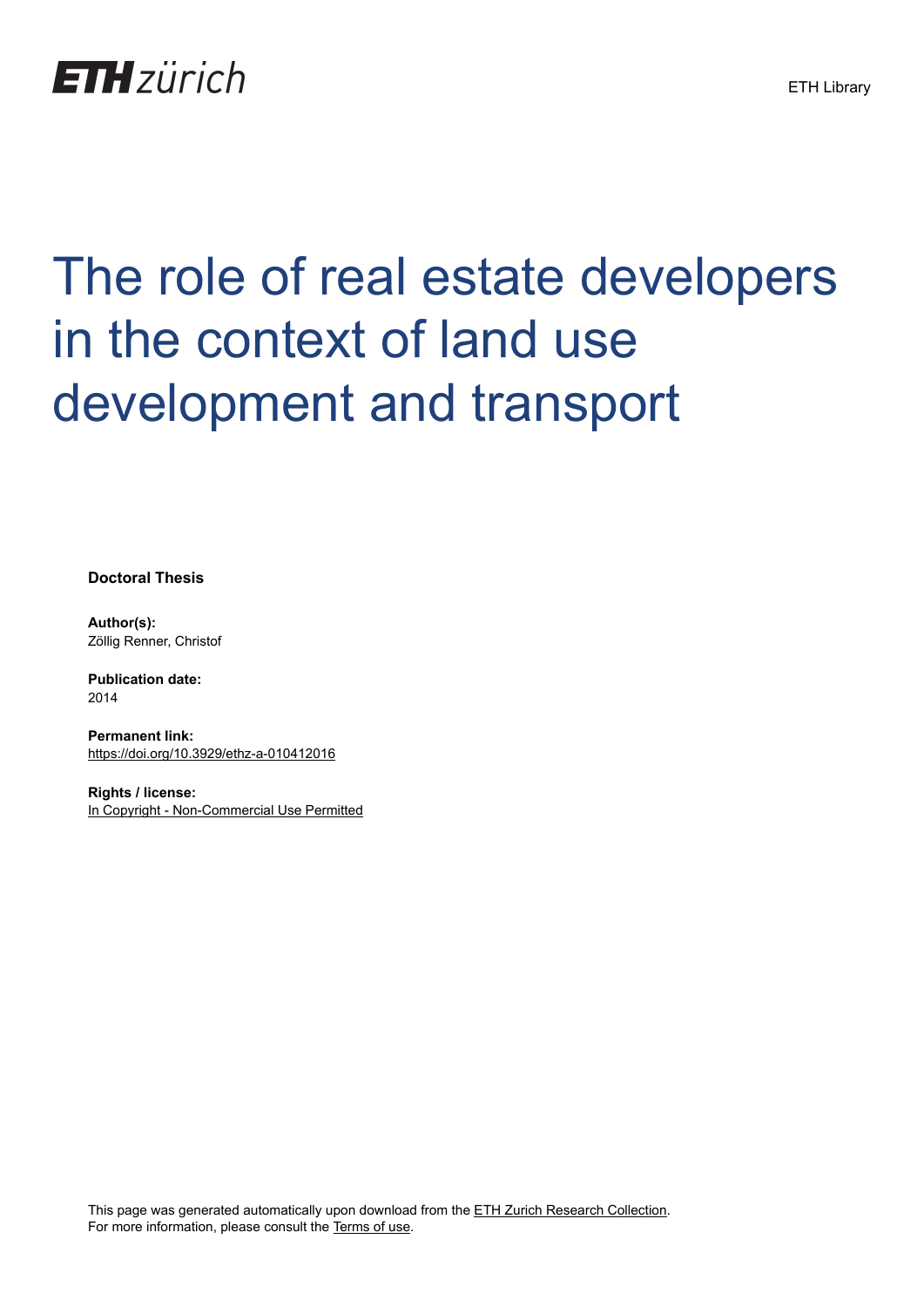DISS. ETH NO. 22412

#### THE ROLE OF REAL ESTATE DEVELOPERS IN THE CONTEXT OF LAND USE DEVELOPMENT AND TRANSPORT

A thesis submitted to attain the degree of

#### DOCTOR OF SCIENCES of ETH ZURICH

(Dr. sc. ETH Zurich)

presented by

#### CHRISTOF ZÖLLIG RENNER

MSc ETH Zurich

born on 06.01.1981

citizen of St. Gallen, Switzerland

accepted on the recommendation of

Prof. Dr. Kay W. Axhausen, examiner Prof. Dr. Paul Waddell, co-examiner

2014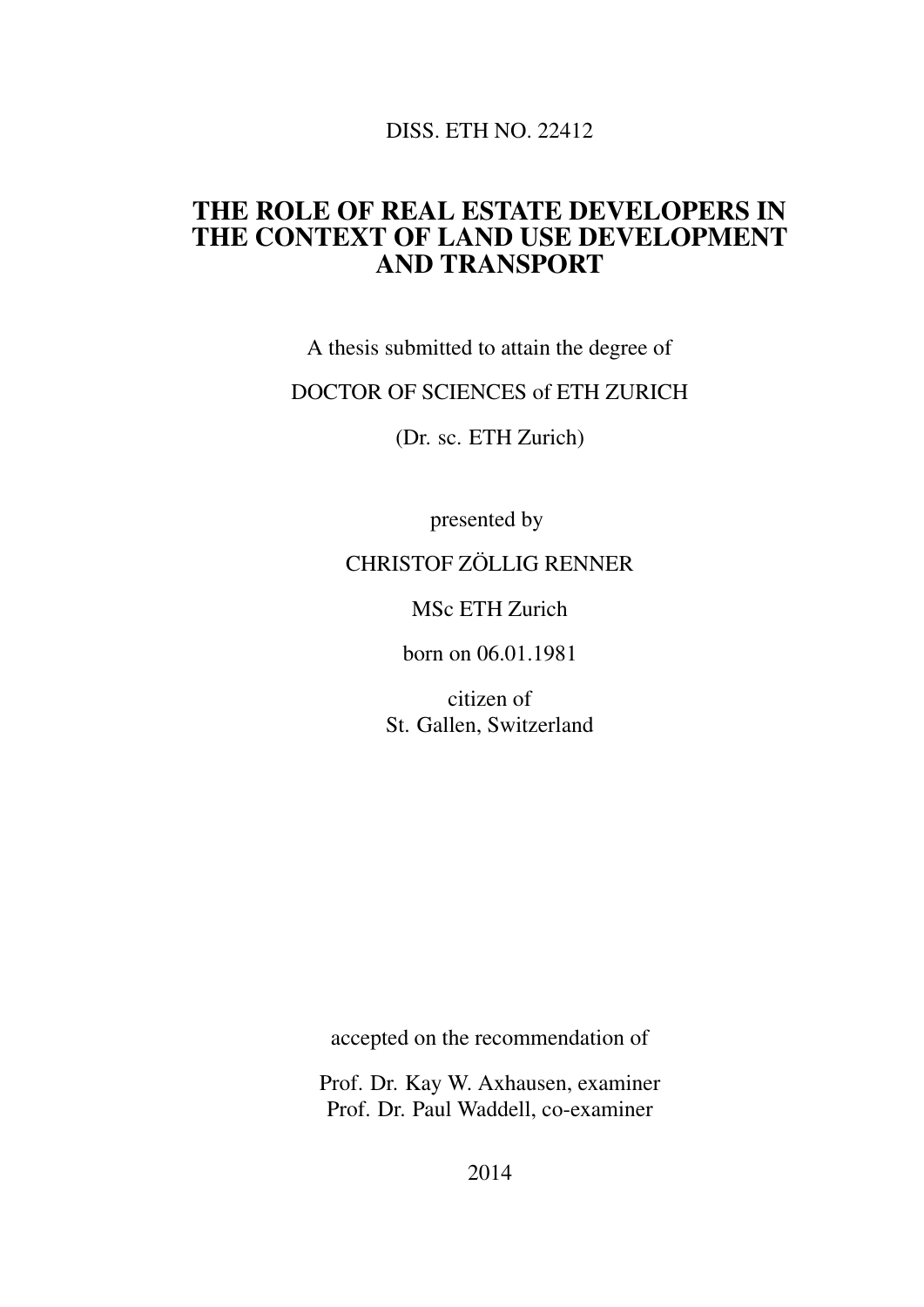### Abstract

Sustainable development is a political goal of Switzerland. Urban development plays a crucial role in this respect, as a majority of people live in cities where most of the economic value is added. In addition, urban areas are also consuming the most resources, which suggests that an efficient organisation of urban areas is a key element of achieving this goal. The focus of this work is on the behaviour of real estate developers, who play a central role in the transformation of built space [\(Healey, 1991,](#page--1-0) p. 224).

The goal of this research is to investigate decision-making of real estate developers and the consequences for spatial development in an urban area. A theoretical argument and empirical analysis of developers' location choices on a micro level are the prerequisites for a behavioural simulation of spatial development on the macro level. It is investigated, how the behavioural simulation can be used to inform the stakeholders in spatial planning processes.

The developer is defined as the main decision maker in connection with a potential development project. Therefore, the developer is the owner of a property or his representative in most cases.

The methodology comprises *a*) the study of related literature, *b*) conducting expert interviews, *c*) empirical analysis of developers' location decision with discrete choice models and *d*) simulation of spatial development using the estimated location choice models. A microsimulation land use transport interaction model is used to achieve a consistent linkage of developers' decisions, spatial development patterns and transport.

Literature confirms the definition of the owner as the principal decision maker and also notes heterogeneity across developers. Microsimulations on the basis of behavioural models are described as state-of-the-art land use transport interaction models. Most models use a representative agent for real estate supply. *UrbanSim* [\(Waddell, 2002\)](#page--1-1) is an example of such a microsimulation model, which is very flexible and has been widely applied. In addition, it can accommodate developer type specific real estate supply models that are the focus of this research.

The analysis of the expert interviews finds that decision-making varies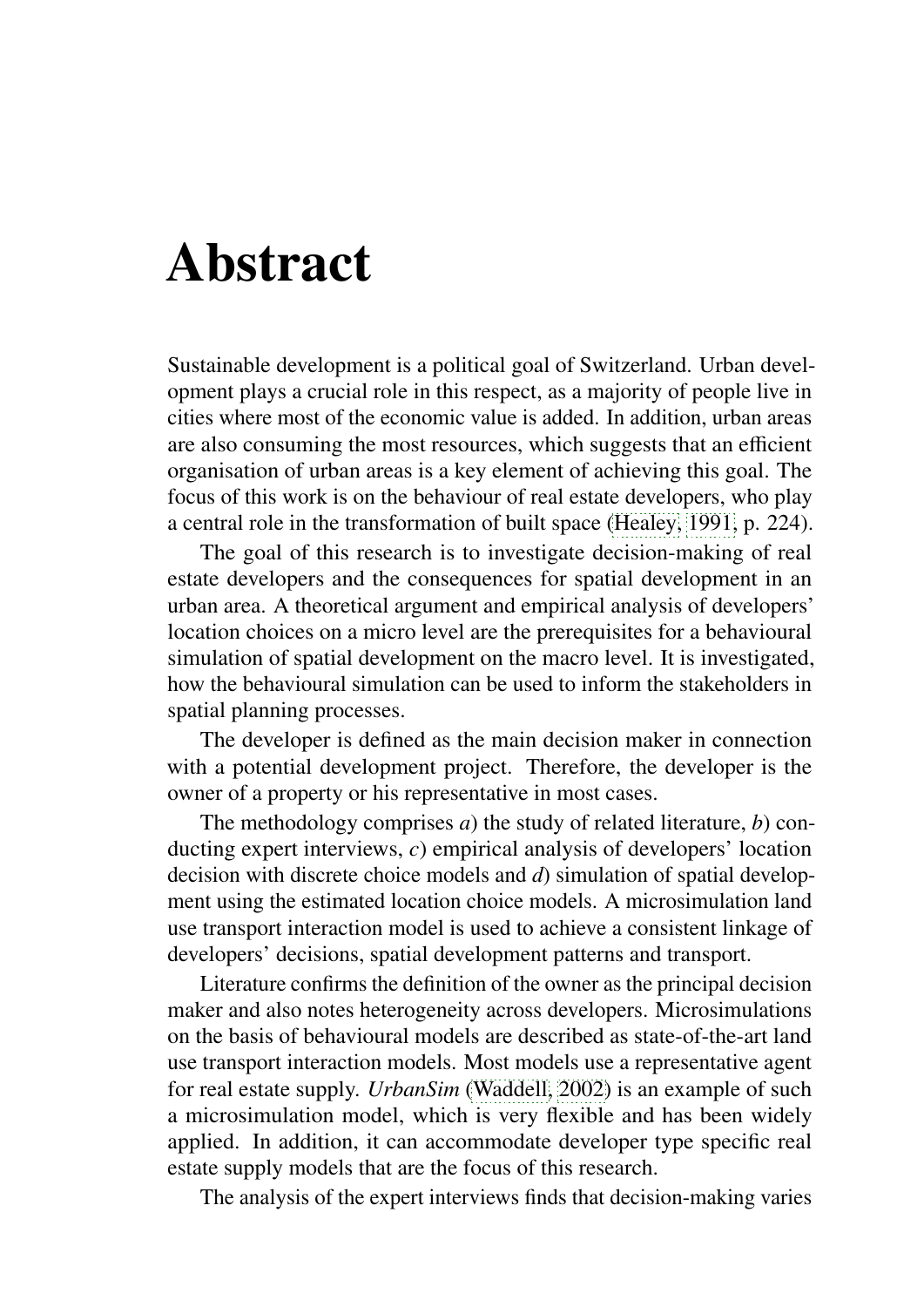according to project purpose and developers' level of professionalism. Developers have different decision criteria, different information sources and execute different tasks. The qualitative findings are used to create hypotheses for discrete choice analysis and add to the general understanding for an interpretation of the results.

Discrete choice models are estimated on development project data with some information on the developers responsible for the project. Introducing submodels according to the purpose of the development allowed an estimation of consistent models. It can be concluded that finding the right segments is critical for successful model estimation. Better estimation results suggest that separating self-providers from commercial developers is important and supports the main hypothesis that developers are of different types. The rent price per square meter and the fit of a development project to the parcel's zoning constraints are found as main explanatory variables for location choice. An increasing rent price level encourages commercial developers and discourages self-providing developers from choosing a location. The positive sign for commercial developers can be explained with expected higher profits. In contrast, self-providing developers avoid areas with high rent price levels, arguably due to taxes they have to pay on property value. More detailed data on developers is needed to apply more advanced techniques, *e.g.* estimation of latent class models, to investigate heterogeneity.

The simulation shows that questions regarding the development of a real estate industry can be investigated with microsimulation models of transport and land use. However, the simulation is on a proof-ofconcept-level that prohibits quantification of effects on a regional scale. The strength of the microsimulation lies in the richness of information produced. The effects can be analysed in their spatio-temporal dynamics on various geographical units of analysis.

Important information unavailable in this study is transaction data of property, which would ideally contain characteristics of buyers and sellers, and the time and price of the transaction. Price models for different market segments could be estimated with such information. The ownership structure of parcels would also be clarified and would allow a better assessment of the developers' strategies. The implementation of an appraisal-based approach similar to the one presented by [Foti and Waddell](#page--1-2) [\(2014\)](#page--1-2), would allow to model replacement of old structures, which seems important in the light of the densification strategies on the political agenda. The new version of the *UrbanSim* software [\(Synthicity team, 2014b\)](#page--1-3) is recommended for such an implementation.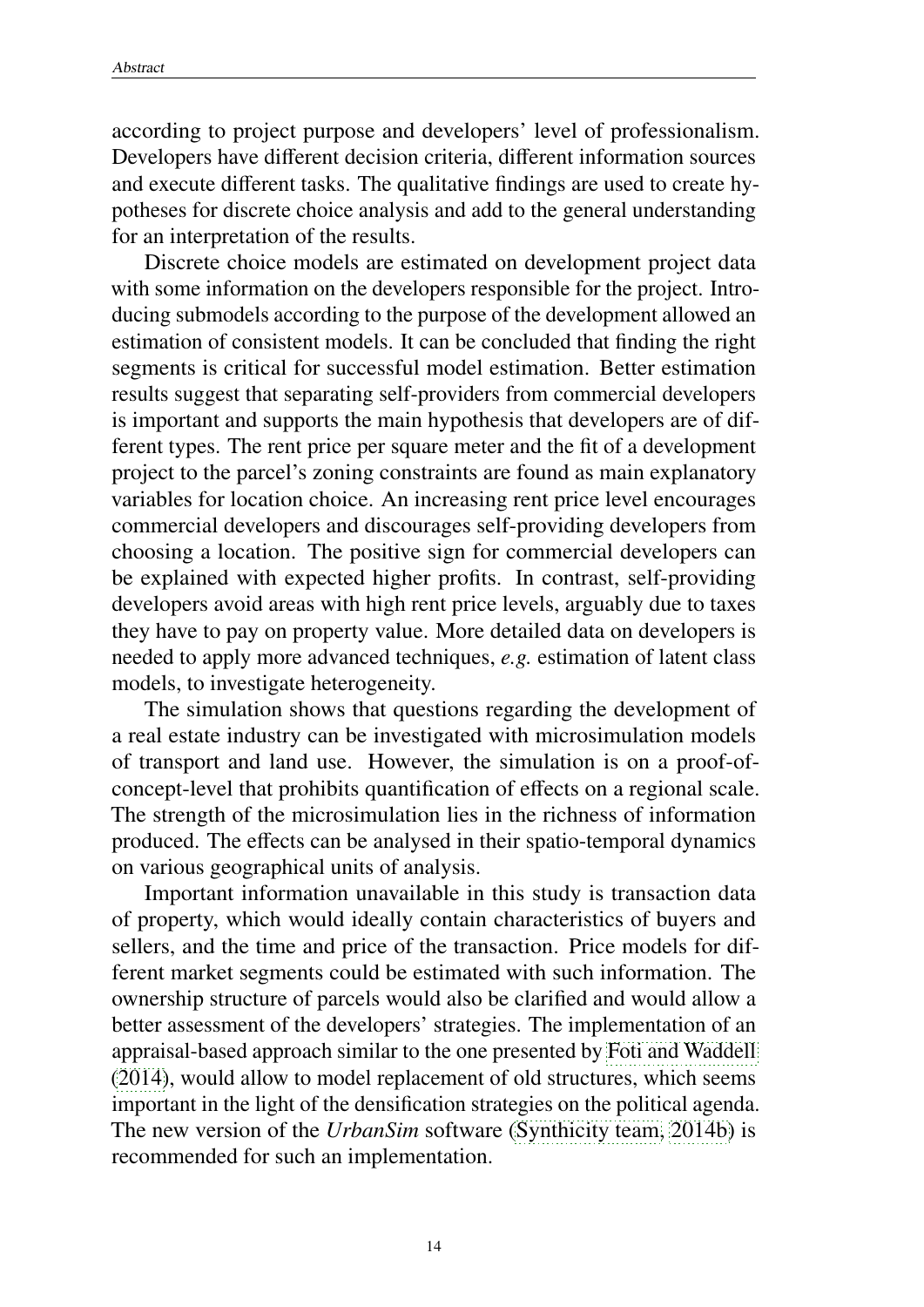## Zusammenfassung

Nachhaltige Entwicklung ist ein politisches Ziel der Schweiz. Für die Realisierung spielen urbane Gebiete eine wichtige Rolle, da die Mehrheit der Gesellschaft in urbanen Gebieten lebt und der Grossteil der Wertschöpfung in ihnen erarbeitet wird. Urbane Gebiete konsumieren aber auch die meisten Resourcen, weshalb ihre effiziente Organisation ein Schlüsselelement der nachhaltigen Entwicklung darstellt. Diese Arbeit fokussiert auf Immobilienentwickler, welche eine zentrale Rolle in der Transformation des umbauten Raumes wahrnehmen [\(Healey, 1991,](#page--1-0) p. 224).

Das Ziel der Arbeit ist das Entscheidungsverhalten von Immobilienentwicklern und deren Konsequenzen für die räumliche Entwicklung eines urbanen Gebietes zu untersuchen. Eine theoretische Argumentation und eine empirische Analyse der Standortwahl von Immobilienentwicklern auf der Individualebene sind Voraussetzungen für die verhaltensbasierte Simulation der räumlichen Entwicklung auf der Kollektivebene. Es wird untersucht wie die verhaltensbasierte Simulation die Interessenvertreter in Raumplanungsprozessen unterstützen kann.

Der Immobilienentwickler ist definiert als Hauptentscheidungsträger bezüglich eines Bauprojektes. Folgliche ist der Immobilienentwickler meist der Besitzer der Immobilie oder dessen Stellvertreter.

Die Methodik beinhaltet *a*) eine Literaturdurchsicht, *b*) das Durchführen von Experteninterviews, *c*) die Analyse von Standortentscheidungen mittels diskreter Entscheidungsmodellierung und *d*) die Simulation der räumlichen Entwicklung basierend auf den Standortwahlmodellen. Für eine konsistente Abbildung der Zusammenhänge zwischen Immobilienprojekten, räumlicher Entwicklung und Verkehr wird eine Mikrosimulation verwendet.

Die Literaturdurchsicht bestätigt die Definition des Immobilienentwicklers als Hauptentscheidungsträger und weist auf die Heterogenität dieses Akteurtyps hin. Verhaltensbasierte Mikrosimulationen von Flächennutzung und Verkehrssystem werden als neuster Stand der Technik beschrieben. Die meisten Modelle bilden das Immobilienangebot über eine repräsentativen Agenten ab. *UrbanSim* [\(Waddell, 2002\)](#page--1-1) ist ein Beispiel